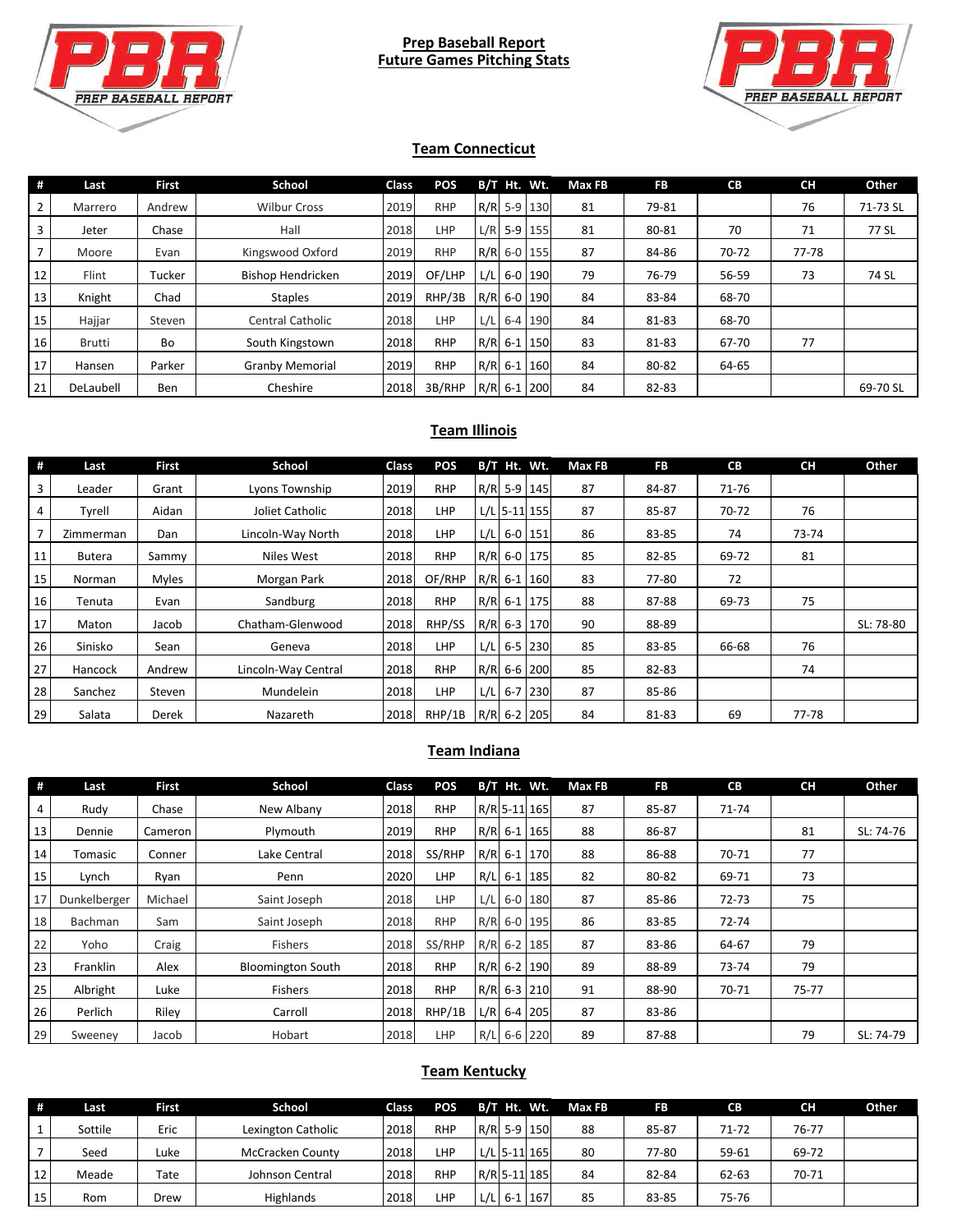| 16 | <b>Burns</b> | Shane     | Caldwell County         | 2018 | LHP        | L/L 5-11 190  | 86 | 83-85 | $71 - 72$ |       |          |
|----|--------------|-----------|-------------------------|------|------------|---------------|----|-------|-----------|-------|----------|
| 17 | Schmeltz     | Garrett   | Pleasure Ridge Park     | 2018 | LHP        | $L/L$ 6-2 185 | 85 | 83-85 | 73-74     | 77    |          |
| 18 | LaBarbera    | Brennan   | South Oldham            | 2018 | <b>RHP</b> | R/R 6-4 175   | 86 | 83-86 | 73-76     | 78-79 |          |
| 19 | Kelly        | Braxton   | Johnson Central         | 2018 | <b>RHP</b> | R/R 6-4 176   | 86 | 84-86 | $71 - 72$ |       |          |
| 20 | Melton       | Nolan     | <b>Henderson County</b> | 2018 | SS         | R/R 5-11 180  | 85 | 83-85 | 70        |       |          |
| 25 | Stiglich     | Cameron I | Sayre                   | 2018 | <b>RHP</b> | R/R 6-3 220   | 87 | 84-87 | 70-71     |       |          |
| 27 | Hawks        | Ryan      | Warren East             | 2019 | <b>RHP</b> | R/R 6-2 190   | 87 | 85-86 |           | 77    | 72-73 SL |

### **Team Massachusetts**

| #  | Last         | <b>First</b> | School                 | Class | POS        |      | B/T Ht. Wt. |               | Max FB | <b>FB</b> | <b>CB</b> | <b>CH</b> | Other    |
|----|--------------|--------------|------------------------|-------|------------|------|-------------|---------------|--------|-----------|-----------|-----------|----------|
| 2  | Wevcker      | Henry        | Welleslev              | 2019  | LHP/1B     |      |             | L/L 5-10 170  | 86     | 82-85     |           | 80        | 75-77 SL |
| 3  | MacGregor    | Sam          | <b>Oyster River</b>    | 2019  | INF/RHP    |      |             | $R/R$ 6-0 165 | 82     | 79-82     | 69-70     |           |          |
| 15 | Regan        | Danny        | St. Johns Prep         | 2018  | LHP/OF     | R/LI |             | $6-2$ 175     | 80     | 76-80     | 63-64     |           |          |
| 17 | McDowell     | Theo         | Salisbury              | 2018  | RHP/INF    |      |             | $L/R$ 6-4 155 | 87     | 84-86     | 68        |           |          |
| 21 | Doherty      | Mike         | Middlesex              | 2018  | <b>RHP</b> |      |             | R/R 6-4 180   | 88     | 84-86     |           | 75        | SL 73-77 |
| 22 | Noviello     | Jake         | Franklin               | 2018  | <b>RHP</b> |      |             | R/R 6-4 190   | 83     | 81-83     | 65-67     |           |          |
| 23 | Morrison     | Jonathan     | <b>Hopkins Academy</b> | 2018  | <b>RHP</b> |      |             | R/R 6-4 195   | 88     | 86-87     | 72-76     | 78        |          |
| 24 | Murray       | <b>Nick</b>  | <b>St Marks</b>        | 2018  | <b>RHP</b> |      |             | R/R 6-6 190   | 86     | 83-85     | $71 - 72$ | 78        | 74-76 SL |
| 26 | <b>Burns</b> | Alec         | Souhegan               | 2018  | 1B/RHP     |      |             | $R/R$ 6-3 185 | 85     | 83-84     | 69        |           |          |

#### **Team Michigan**

| #              | Last           | <b>First</b>   | School                            | Class | <b>POS</b> |               | B/T Ht. Wt.   | Max FB | <b>FB</b> | <b>CB</b> | <b>CH</b> | Other     |
|----------------|----------------|----------------|-----------------------------------|-------|------------|---------------|---------------|--------|-----------|-----------|-----------|-----------|
|                | Hamilton       | Keaton         | Grandville                        | 2018  | LHP/OF     |               | L/L 5-10 165  | 83     | 80-82     | $72 - 73$ | 74-75     |           |
| $\overline{2}$ | Vallone        | Gaetano        | <b>Grand Rapids West Catholic</b> | 2018  | 0F         |               | L/L 5-10 170  | 85     | 81-85     | 72        |           |           |
| 3              | Erickson       | Jacob          | Allen Park                        | 2018  | RHP/SS     | R/R 5-11 165  |               | 88     | 87-88     | 69-70     |           |           |
| 12             | Tullar         | Cameron        | <b>Brighton</b>                   | 2018  | <b>LHP</b> |               | $L/L$ 6-0 166 | 85     | 83-84     | $72 - 74$ |           |           |
| 13             | Irish          | Johnny         | <b>Forest Hills Central</b>       | 2018  | <b>RHP</b> |               | R/R 6-0 170   | 84     | 81-83     | 73        | 74-75     |           |
| 17             | Trahey         | Reese          | <b>Brother Rice</b>               | 2018  | OF         |               | $L/R$ 6-2 180 | 83     | 81-83     |           |           | SL: 70-71 |
| 21             | Upton          | <b>Brett</b>   | <b>Beal City</b>                  | 2018  | RHP/3B     | R/R 5-11 215  |               | 84     | 82-83     | 65-66     |           |           |
| 23             | <b>Daniels</b> | Cole           | Saline                            | 2018  | LHP/1B     | $L/L$ 6-1 215 |               | 89     | 86-88     | 73-75     | 81-82     |           |
| 24             | Puckett        | Nino           | DeLaSalle Collegiate              | 2018  | <b>RHP</b> |               | $R/R$ 6-2 245 | 86     | 84-86     | 72        |           | SL: 74-75 |
| 25             | Lee            | Logan          | Rockford                          | 2018  | <b>RHP</b> | $R/R$ 6-4 205 |               | 89     | 84-87     |           |           | SL: 69-71 |
| 26             | Morrow         | Logan          | St. Joseph                        | 2018  | <b>RHP</b> | R/R 6-4 210   |               | 88     | 85-88     | 71        | 70        |           |
| 27             | Smith          | <b>Brandon</b> | Saginaw Heritage                  | 2018  | <b>RHP</b> | $R/R$ 6-5 195 |               | 86     | 85-86     | $71 - 72$ | 77-80     |           |

### **Team Mid-Atlantic**

| #  | Last    | First          | School                    | <b>Class</b> | <b>POS</b> |     | $B/T$ Ht. Wt. |             | Max FB | <b>FB</b> | <b>CB</b> | <b>CH</b> | Other     |
|----|---------|----------------|---------------------------|--------------|------------|-----|---------------|-------------|--------|-----------|-----------|-----------|-----------|
| 8  | Glock   | Will           | Loyola-Blakefield (MD)    | 2018         | RHP/SS     |     | R/R 5-10 170  |             | 84     | 81-84     | $71 - 73$ |           |           |
| 14 | Silan   | Joev           | Caravel Academy (DE)      | 2018         | <b>RHP</b> |     | R/R 6-0 185   |             | 89     | 85-87     | $71 - 74$ | 76-77     |           |
| 15 | Cook    | <b>Brandon</b> | St. Mary's (MD)           | 2018         | OF/RHP     |     | $R/R$ 6-1 175 |             | 83     | 81-82     | 67-69     |           |           |
| 16 | Nance   | Bennett        | Morehead (NC)             | 2018         | LHP        | L/L |               | $6 - 2$ 165 | 83     | 80-83     | 75-76     | $73 - 75$ |           |
| 18 | Seidler | Joe            | Chesapeake (MD)           | 2018         | RHP/1B     |     | $R/R$ 6-2 195 |             | 85     | 84-85     | 76        |           |           |
| 20 | Rettig  | Luke           | Wilmington Christian (DE) | 2018         | <b>LHP</b> | L/L |               | $6 - 2$ 160 | 85     | 83-84     | 70-71     |           |           |
| 23 | Dunn    | Cole           | Middletown (DE)           | 2018         | <b>RHP</b> | L/R |               | 6-3 190     | 86     | 85-86     | 68-69     | 74-75     | SL: 78    |
| 24 | Primm   | Austin         | North Gaston (NC)         | 2018         | RHP/1B     |     | $R/R$ 6-5 238 |             | 89     | 85-87     |           |           | SL: 74-77 |

## **Team Minn/Iowa**

| #  | Last      | First   | School                  | Class | <b>POS</b> |  | B/T Ht. Wt.  | Max FB | FB    | <b>CB</b> | <b>CH</b> | Other  |
|----|-----------|---------|-------------------------|-------|------------|--|--------------|--------|-------|-----------|-----------|--------|
|    | Maldonado | Aidan   | Rosemount (MN)          | 2018  | <b>RHP</b> |  | R/R 6-0 160  | 90     | 86-89 | 74-75     | 75        |        |
|    | Eckland   | William | Edina (MN)              | 2018  | <b>RHP</b> |  | R/R 6-1 150  | 82     | 80-81 | 60-61     | 69-70     |        |
| 14 | Schanaman | Shav    | Grand Island (NE)       | 2018  | SS/RHP     |  | R/R 5-11 185 | 86     | 85-86 | 74-76     |           |        |
| 16 | Halvorsen | Seth    | Heritage Christian (MN) | 2018  | SS/OF      |  | R/R 6-1 180  | 91     | 88-90 |           |           | SL: 77 |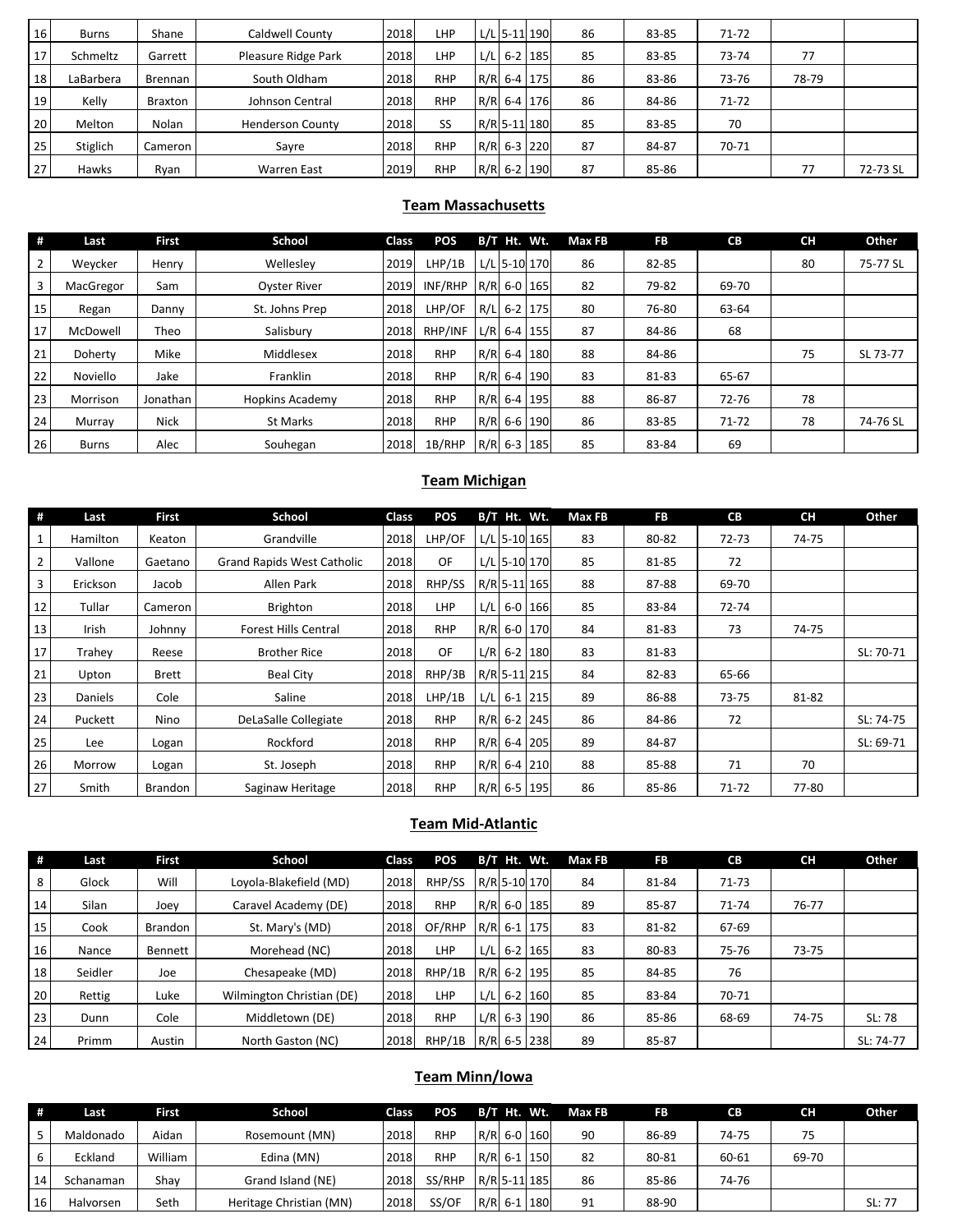| 17 | McCay      | Nic          | Carlisle (IA)                | 2018 | <b>RHP</b> |     | $L/R$ 6-1 180 | 85 | 82-84 | 69-71 | 73    |           |
|----|------------|--------------|------------------------------|------|------------|-----|---------------|----|-------|-------|-------|-----------|
| 18 | Seuntiens  | Colby        | Maple Valley-Anthon-Oto (IA) | 2018 | <b>LHP</b> | R/L | $6 - 3$ 175   | 84 | 80-84 | 65    | 76    |           |
| 19 | Lommen     | Nicholas     | Minnetonka (MN)              | 2018 | LHP        | R/L | 6-3 180       | 85 | 83-85 | 70-71 | 80-81 |           |
| 21 | Anderson   | <b>Brock</b> | Alexandria (MN)              | 2018 | LHP/OF     | L/L | 6-0 190       | 84 | 82-83 | 70-71 | 78    |           |
| 22 | Springer   | Tommv        | Eastview (MN)                | 2018 | OF/RHP     |     | R/R 6-0 190   | 89 | 87-89 |       |       | SL: 75-77 |
| 23 | Radel      | Gustaf       | Sioux Falls Roosevelt (SD)   | 2018 | <b>RHP</b> |     | $R/R$ 6-2 220 | 88 | 85-87 | 66-68 |       | SL: 73    |
| 24 | Patzner    | Luke         | Urbandale (IA)               | 2018 | <b>RHP</b> |     | $R/R$ 6-3 205 | 91 | 87-89 | 70-72 | 79    | 75-79     |
| 25 | Van Scoyoc | Connor       | Cedar Rapids Jefferson (IA)  | 2018 | <b>RHP</b> |     | $R/R$ 6-4 200 | 88 | 83-86 | 68-73 |       |           |

#### **Team Missouri**

| #  | Last          | <b>First</b> | School                | <b>Class</b> | <b>POS</b> |  | B/T Ht. Wt.   | <b>Max FB</b> | <b>FB</b> | <b>CB</b> | <b>CH</b> | Other     |
|----|---------------|--------------|-----------------------|--------------|------------|--|---------------|---------------|-----------|-----------|-----------|-----------|
| 2  | <b>Barnes</b> | Forrest      | Ozark                 | 2018         | <b>RHP</b> |  | $R/R$ 6-1 165 | 86            | 85-86     | 64-66     | 75-77     |           |
| 4  | Schork        | Jimmy        | Rockwood Summit       | 2018         | <b>LHP</b> |  | R/L 5-9 151   | 86            | 83-86     | 71-73     |           |           |
| 11 | Connell       | Kirby        | Butler                | 2019         | <b>LHP</b> |  | S-L 6-0 175   | 81            | 78-81     | 66-68     | 71        |           |
| 14 | Adams         | Alex         | Lafayete              | 2018         | SS.        |  | $R/R$ 6-1 185 | 83            | 81-83     | 70-73     | 77        |           |
| 15 | Reese         | Jonathan     | Rolla                 | 2018         | SS.        |  | $R/R$ 6-1 185 | 85            | 83-84     | 68        |           |           |
| 16 | Schroeder     | Cole         | <b>CBC</b>            | 2019         | <b>LHP</b> |  | $L-L$ 6-2 180 | 85            | 83-85     | 73-75     | 78        |           |
| 18 | Schmidt       | Nicholas     | Wentzville-Holt       | 2018         | <b>RHP</b> |  | R/R 6-3 185   | 86            | 82-86     | 71-72     |           |           |
| 19 | Presko        | Garrett      | Pembroke Hill         | 2018         | <b>RHP</b> |  | $R/R$ 6-2 185 | 87            | 85-87     | 76-79     | 80        |           |
| 20 | Hendrickson   | Reid         | Edwardsville (IL)     | 2018         | <b>RHP</b> |  | R-R 6-1 170   | 84            | 80-83     | 70        | 74-75     |           |
| 24 | Mann          | Luke         | Vianney               | 2018         | <b>RHP</b> |  | $L/R$ 6-2 200 | 87            | 83-87     | 68-70     |           | SL: 74-75 |
| 26 | Hunsicker     | Zack         | <b>Francis Howell</b> | 2018         | <b>RHP</b> |  | R/R 6-5 231   | 85            | 82-84     | 75-76     | 78-79     |           |
| 27 | Krogman       | Chase        | Liberty-Wentzville    | 2019         | LHP        |  | L-L 5-10 200  | 81            | 78-81     | 68        | 70-71     |           |

## **Team New York/New Jersey**

| #  | Last          | <b>First</b> | School                          | <b>Class</b> | <b>POS</b> |               | $B/T$ Ht. Wt. | <b>Max FB</b> | <b>FB</b> | <b>CB</b> | <b>CH</b> | Other     |
|----|---------------|--------------|---------------------------------|--------------|------------|---------------|---------------|---------------|-----------|-----------|-----------|-----------|
| 4  | Limoncelli    | Michael      | Horseheads (NY)                 | 2019         | 3B/RHP     |               | $S/R$ 6-0 165 | 87            | 85-87     | $71 - 74$ | 76-77     |           |
| 13 | Sasso         | Anthony      | Toms River North (NJ)           | 2018         | <b>RHP</b> |               | R/R 5-11 190  | 85            | 81-84     | 70-71     | 75-76     | SL: 73-75 |
| 15 | Bednarski     | Thomas       | Alden (NY)                      | 2018         | <b>RHP</b> |               | $R/R$ 6-1 175 | 86            | 84-85     | 71-73     |           |           |
| 17 | Stil          | Matt         | Cherokee (NJ)                   | 2018         | RHP/OF     |               | $R/R$ 6-2 175 | 84            | 80-82     | 69-70     |           |           |
| 19 | Hunt          | КC           | Ramapo (NJ)                     | 2019         | SS/RHP     |               | $L/R$ 6-3 170 | 84            | 83-84     |           | 77        | 77        |
| 20 | Helverson     | <b>Brock</b> | Perkiomen Valley (PA)           | 2018         | <b>RHP</b> |               | R/R 6-3 175   | 89            | 84-88     | 73        | 76-79     |           |
| 22 | Hohenstein    | <b>Nick</b>  | Christian Brothers Academy (NJ) | 2018         | RHP/OF     |               | $L/R$ 6-1 200 | 87            | 84-87     | 76        |           |           |
| 23 | <b>Buchek</b> | Timothy      | Windsor (NY)                    | 2018         | RHP/1B     | $R/R$ 6-2 195 |               | 85            | 83-85     | 70-72     |           |           |
| 24 | Eaise         | Kevin        | St. Augustine Prep (NJ)         | 2018         | <b>RHP</b> |               | R/R 6-1 195   | 87            | 85-87     | 71-74     |           |           |
| 24 | Eaise         | Kevin        | St. Augustine Prep (NJ)         | 2018         | <b>RHP</b> | R/R 6-1 195   |               | 87            | 85-87     | $71 - 74$ |           |           |

## **Team Ohio**

| #               | Last             | First   | School               | Class | <b>POS</b> | B/T Ht. Wt. |               | <b>Max FB</b> | <b>FB</b> | <b>CB</b> | <b>CH</b> | Other    |
|-----------------|------------------|---------|----------------------|-------|------------|-------------|---------------|---------------|-----------|-----------|-----------|----------|
| $\overline{2}$  | Kiehl            | Spencer | Thomas Worthington   | 2018  | <b>RHP</b> |             | R/R 5-9 175   | 88            | 86-88     | $75 - 77$ | 76        |          |
| 12              | Sayre            | Alec    | Dover                | 2019  | RHP/3B     |             | R/R 6-0 185   | 87            | 85-87     | 76-78     |           | 77-79 SL |
| 13              | Gonzalez         | Emilio  | Defiance             | 2018  | RHP/OF     |             | $R/R$ 6-1 170 | 88            | 85-86     | 72        |           |          |
| 14              | <b>Skeriotis</b> | Yianni  | Jackson              | 2019  | <b>RHP</b> |             | R/R 6-2 168   | 85            | 83-85     | $72 - 73$ | 77-78     |          |
| 15 <sup>1</sup> | Ayers            | Cole    | Loveland             | 2018  | <b>RHP</b> |             | $R/R$ 6-1 175 | 88            | 86-87     | 76-77     |           |          |
| 19              | Hays             | Tyler   | Copley               | 2018  | <b>RHP</b> |             | $R/R$ 6-4 175 | 87            | 85-87     |           |           | 72-73 SL |
| 21              | Music            | Kyle    | Milford              | 2018  | <b>RHP</b> |             | $R/R$ 6-5 195 | 88            | 84-86     |           |           | 73-75 SL |
| 23              | Maniglia         | Casey   | Solon                | 2018  | RHP/OF     |             | R/R 6-2 200   | 89            | 86-89     |           | 78-80     | 73-75 SL |
| 24              | Niekamp          | Cole    | Versailles           | 2018  | <b>RHP</b> |             | $R/R$ 6-2 185 | 87            | 85-86     |           |           | 73-76 SL |
| 25              | <b>Sells</b>     | Colin   | <b>Bloom Carroll</b> | 2018  | <b>RHP</b> |             | $L/R$ 6-4 175 | 87            | 84-86     | $72 - 73$ | 77        |          |
| 26              | McCarty          | Ethan   | Edgewood             | 2018  | <b>RHP</b> |             | $R/R$ 6-4 170 | 85            | 84-85     | 68-70     | 70        |          |
| 26              | Russell          | Andrew  | Champion             | 2019  | <b>RHP</b> |             | R/R 5-10 165  | 85            | 83-85     |           |           |          |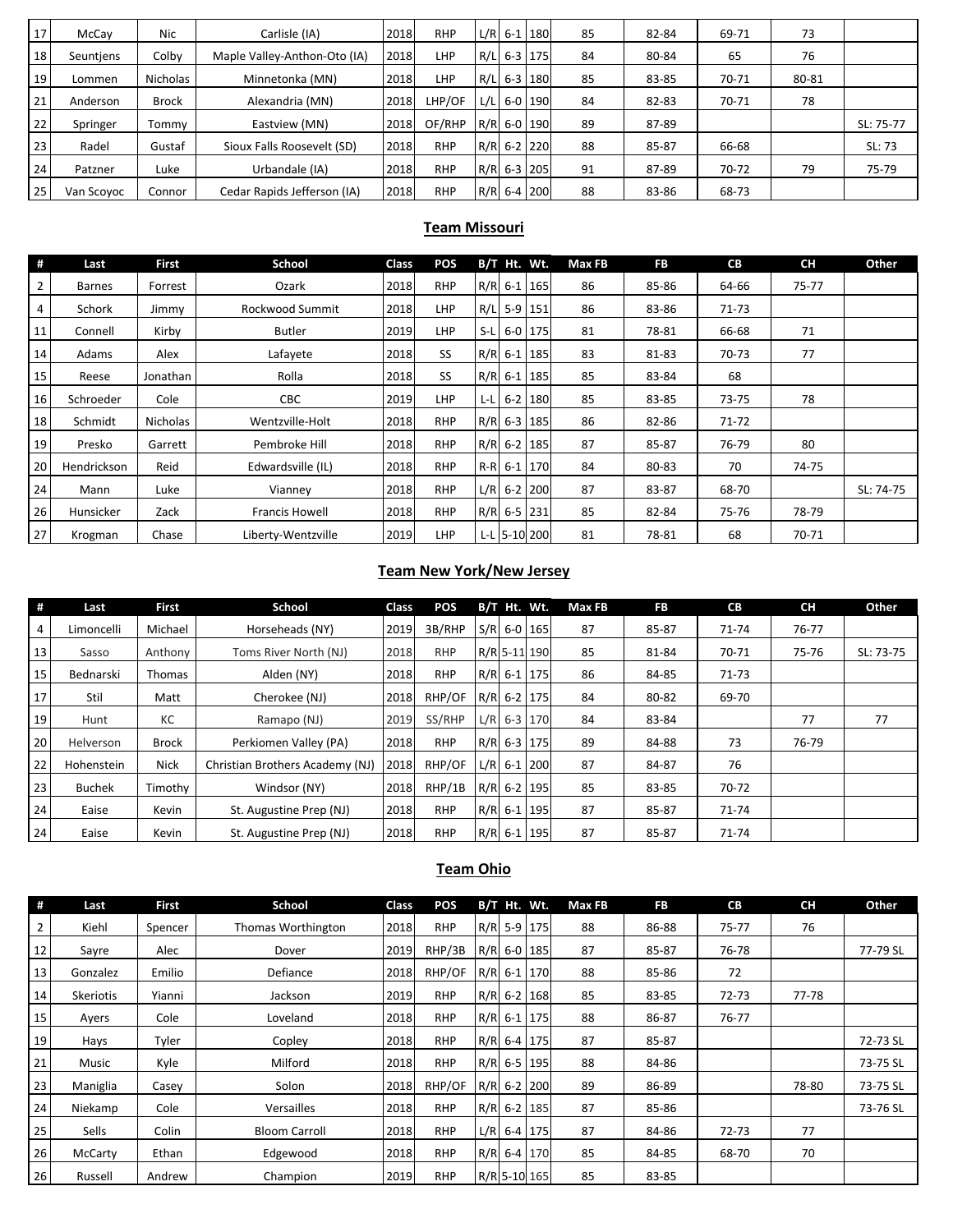## **Team Ontario**

| #              | Last      | First   | School                         | <b>Class</b> | <b>POS</b> |      | B/T Ht. Wt.  | Max FB | <b>FB</b> | <b>CB</b> | <b>CH</b> | Other     |
|----------------|-----------|---------|--------------------------------|--------------|------------|------|--------------|--------|-----------|-----------|-----------|-----------|
| $\overline{2}$ | Boulanger | Jason   | Jacob Hespeler Secondary       | 2018         | LHP        | L/L  | 5-9 160      | 80     | 78-80     |           | 71        | SL: 68-69 |
|                | Douglas   | Ryan    | Christ The King Secondary      | 2018         | <b>RHP</b> |      | R/R 5-11 170 | 83     | 81-82     | $71 - 72$ |           |           |
|                | Parker    | Adam    | Sir Oliver Mowat               | 2018         | LHP        | L/L  | $6 - 1$ 155  | 82     | 79-81     | 68-70     | 74        |           |
|                | Salley    | Kyle    | Homewood-Flossmoor             | 2018         | LHP        | L/LI | $5-9$ 146    | 83     | 79-82     |           |           | SL 67-69  |
| 16             | Hassall   | Griffin | <b>Bill Crothers Secondary</b> | 2018         | <b>RHP</b> |      | R/R 6-2 165  | 84     | 81-84     | 70-71     | 75        |           |
| 21             | Murphy    | Thomas  | <b>All Saints CSS</b>          | 2018         | <b>RHP</b> |      | R/R 6-3 190  | 85     | 81-84     | 66-67     | 74-75     |           |
| 24             | Elliott   | Evan    | Michael Power St. Joseph       | 2019         | <b>RHP</b> |      | R/R 6-2 190  | 80     | 79-80     | 67        |           |           |
| 26             | Cerantola | Eric    | Ste-Trinite                    | 2018         | <b>RHP</b> |      | R/R 6-5 192  | 86     | 84-86     | $71 - 73$ |           |           |

## **Team Pennsylvania**

| #  | Last        | <b>First</b>  | School               |      | Class LHP/1B/OF B/T Ht. Wt. |      |               | Max FB | FB    | <b>CB</b> | <b>CH</b> | Other     |
|----|-------------|---------------|----------------------|------|-----------------------------|------|---------------|--------|-------|-----------|-----------|-----------|
|    | Balogh      | James         | Pocono Mountain East | 2018 | RHP/OF                      |      | R/R 5-11 160  | 84     | 83-84 | 70-72     |           |           |
| 3  | Grintz      | Adam          | Downingtown West     | 2019 | RHP/OF                      |      | R/R 6-0 165   | 86     | 83-85 | 75-77     |           |           |
| 4  | Parker      | <b>Nick</b>   | Dallastown           | 2018 | RHP/SS                      |      | R/R 6-0 165   | 83     | 81-82 | 66        |           | SL: 74-76 |
| 17 | Schoeneweis | Sevin         | Moon Area            | 2018 | <b>RHP</b>                  |      | R/R 6-0 175   | 87     | 83-85 | 60-62     |           | CT: 73-75 |
| 21 | Marsh       | <b>Dillon</b> | Lancaster Catholic   | 2018 | LHP/1B                      | L/LI | $6-2$ 210     | 86     | 84-86 | 69-73     | 77-78     |           |
| 22 | Perry       | Travis        | Rocky Grove          | 2018 | RHP/1B                      |      | R/R 6-7 200   | 87     | 83-86 | 66-68     | 71        | SL: 72    |
| 23 | Schwartz    | Adam          | Ephrata              | 2018 | RHP/OF                      |      | $R/R$ 6-1 200 | 85     | 81-84 |           | 76        | SL: 71-74 |

# **Team Tennessee**

| #              | Last       | <b>First</b>  | <b>School</b>           | Class | <b>POS</b> | B/T Ht. Wt.   | Max FB | <b>FB</b> | <b>CB</b> | <b>CH</b> | Other     |
|----------------|------------|---------------|-------------------------|-------|------------|---------------|--------|-----------|-----------|-----------|-----------|
| $\overline{2}$ | Mitson     | Corey         | Tipton-Rosemark Academy | 2018  | <b>RHP</b> | R/R 5-10 160  | 88     | 85-87     | 69-71     |           |           |
| 4              | Wilson     | Corey         | Houston                 | 2018  | <b>RHP</b> | R/R 5-11 160  | 86     | 82-85     | 71-75     | 78        |           |
| 14             | Odom       | <b>Travis</b> | Blackman                | 2019  | SS/RHP     | $R/R$ 6-1 160 | 87     | 83-85     |           |           | SL: 70-74 |
| 16             | Jackson    | Jett          | Dickson County          | 2019  | <b>RHP</b> | $R/R$ 6-2 155 | 84     | 83-84     | 66-68     | 78-79     |           |
| 17             | Rucker     | Jake          | Pope John Paul II       | 2018  | SS/RHP     | R/R 6-2 170   | 87     | 83-85     |           |           | SL: 74-78 |
| 18             | Sewell     | Camden        | Cleveland               | 2018  | <b>RHP</b> | $R/R$ 6-3 165 | 87     | 85-87     |           |           | SL: 77-79 |
| 19             | Pleasants  | Elijah        | Rossview                | 2018  | OF/RHP     | $R/R$ 6-4 160 | 86     | 84-86     | 63-67     | 67-68     |           |
| 20             | Steidl     | Matthew       | Pope John Paul II       | 2018  | <b>RHP</b> | $R/R$ 6-4 170 | 86     | 84-86     | 68-70     |           |           |
| 21             | Lubas      | Alec          | Ravenwood               | 2018  | OF/LHP     | $L/L$ 6-1 202 | 83     | 81-83     | 73-74     | 75-76     |           |
| 25             | Grenkoski  | <b>Brad</b>   | Farragut                | 2019  | OF/RHP     | $R/R$ 6-3 185 | 84     | 80-83     | 69        |           |           |
| 26             | Oglesby    | Trey          | Carter                  | 2018  | <b>RHP</b> | $R/R$ 6-3 220 | 85     | 79-83     | 69-70     | 73        |           |
| 27             | McLaughlin | Jack          | Father Ryan             | 2018  | <b>RHP</b> | $R/R$ 6-4 175 | 85     | 83-85     | 66-69     | 71-73     |           |
| 28             | Carson     | Tristan       | Fred J Page             | 2018  | LHP        | $L/L$ 6-5 195 | 83     | 81-83     |           | 77        | SL: 66-69 |
| 29             | Pearson    | Zac           | Siegel                  | 2018  | LHP        | $L/L$ 6-5 205 | 86     | 82-84     | 74        | 78-79     |           |

## **Team Select**

| #  | Last     | First  | School                         | <b>Class</b> | <b>POS</b> |  | B/T Ht. Wt.  | Max FB | <b>FB</b> | <b>CB</b> | CН    | Other     |
|----|----------|--------|--------------------------------|--------------|------------|--|--------------|--------|-----------|-----------|-------|-----------|
|    | Isenberg | Tyler  | Trinity Christian Academy (FL) | 2018         | SS/RHP     |  | R/R 5-10 170 | 90     | 87-89     |           |       | 77-79     |
|    | Ripoll   | Will   | George Ranch (TX)              | 2018         | RHP/INF    |  | R/R 5-11 171 | 87     | 84-86     | 74-76     | 79-80 |           |
| 11 | Daniels  | Nic    | East Lake (FL)                 | 2018         | <b>RHP</b> |  | R/R 6-4 180  | 88     | 86-88     |           | 79-80 | SL: 78-80 |
| 14 | Wilson   | Grant  | Blue Valley Southwest (KS)     | 2018         | RHP/OF     |  | R/R 6-3 175  | 82     | 80-81     | 69-72     |       |           |
| 17 | Mall     | Dalton | Shawnee Mission East (KS)      | 2018         | <b>RHP</b> |  | R/R 6-1 175  | 86     | 82-85     | 70-72     |       |           |